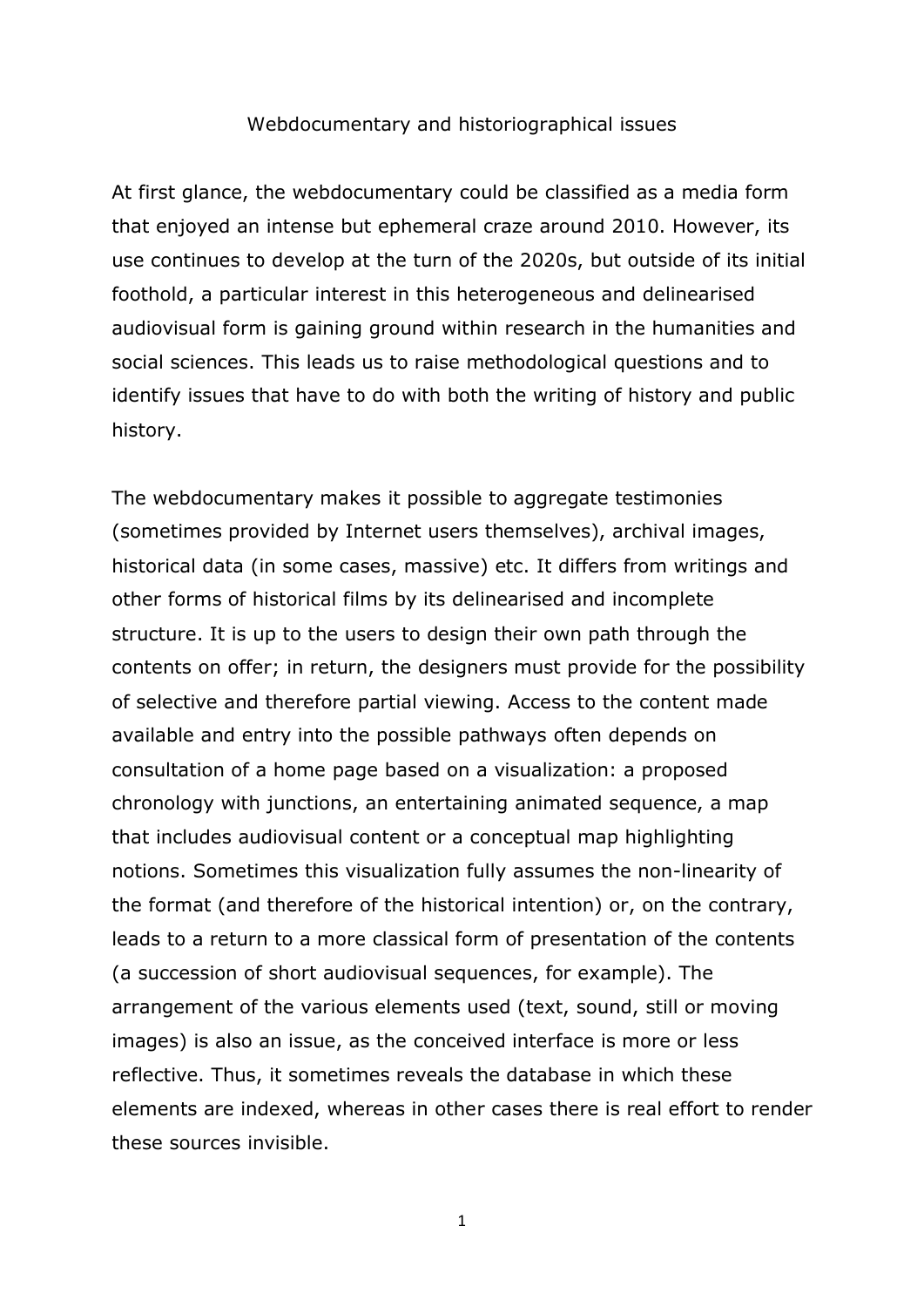Handling and making sense of these heterogeneous sources is a new task for many historians, while at the same time it raises recurrent questions about the selection, editing and consideration of aesthetic and ethical aspects in the use of documentary sources. These choices not only concern the software in use and the technical skills of the creative teams, but also the historiographical orientations adopted in a conscious or unconscious manner. It is, in fact, possible to create webdocumentaries by inscribing them in models as varied as those of quantitative history, oral history, microhistory, local history, the history of representations and sensitivities, etc. This has consequences for their format and the space given to their sources.

These questions must be read in the context of the production of a web object oriented towards dissemination, designed to reach audiences outside the walls of the university. Two consequences are of particular interest to us here: the role given to users in setting up the project, especially in the so-called "participative" webdocs, and the need to work on the accessibility of the content between writing history and conveying memory. In the second case, the webdoc can serve a marginalised group in order to become a vector of visibility of the memory carried by the latter (here we are thinking of decolonial, feminist perspectives, etc.). When the webdoc works in this way to put the presuppositions of the present into perspective, it moves along a fine line between simplification and tightening-up of the subject (for the reasons mentioned above, to make it more attractive or more effective) on the one hand, and a desire for complexity on the other. The question then arises as to who are the actors in these processes of simplification or maintenance of a form of complexity. It is then relevant to reflect, without hasty presuppositions, in terms of the composition of the different domains gathered around the conception of research webdocumentaries (research group, webdesign team, representative of institutions, associated persons and groups, etc.)

2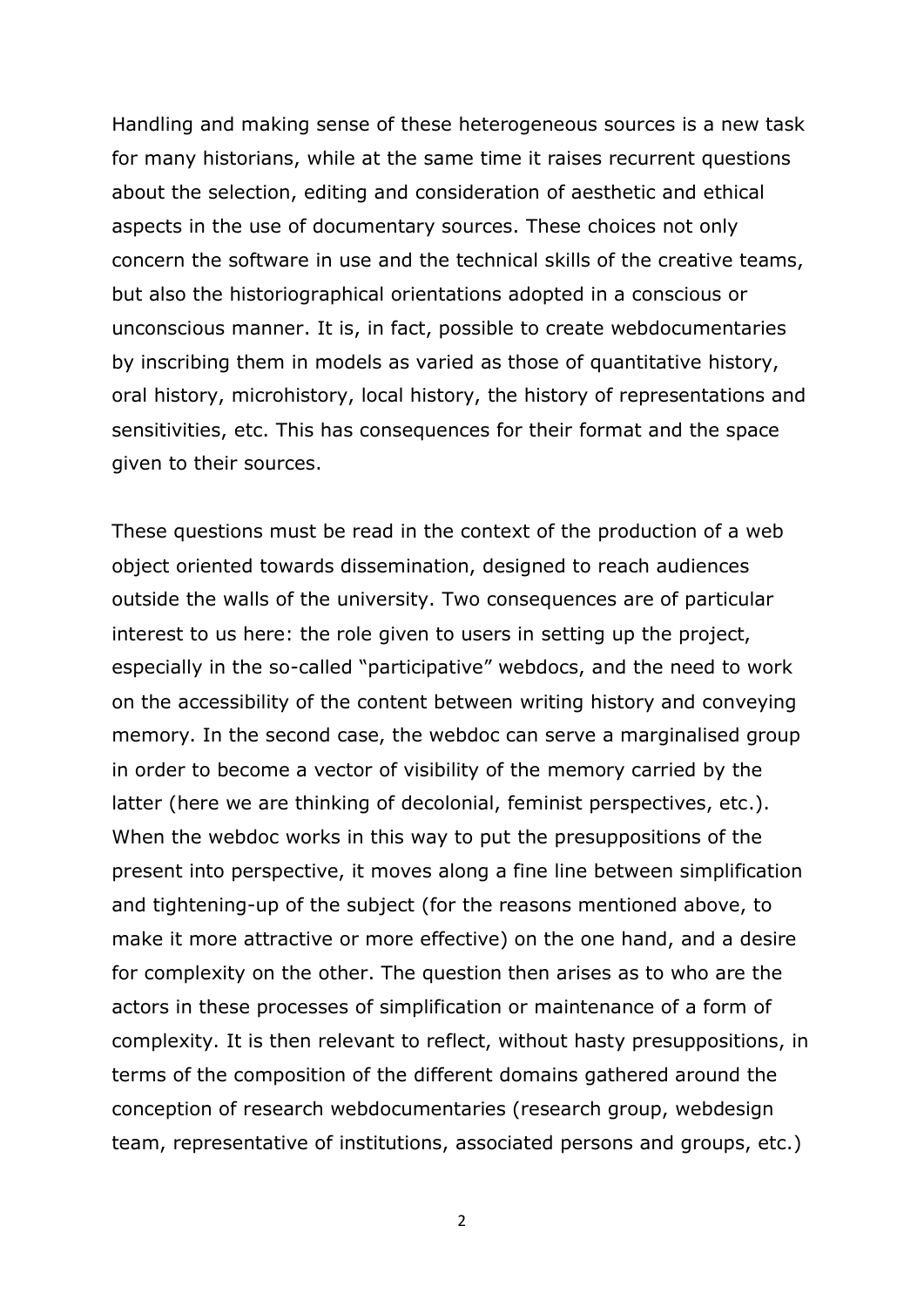and to understand the role of researchers in the setting-up, around a historical theme, of a space and time for creation.

Working in this way to create conditions conducive to the creation of the webdoc also implies adapting the production processes in order to integrate the relationship with the passage of time, whether this concerns the events themselves - and the transformation of their reading over time, the temporality of historical research or the circulation of the webdoc and its reception, which must also be thought through over time. For the webdocumentary and its tools to accompany the long-term work of research, the latter must be able to adapt to the short and everchanging temporalities of digital environments.

In short, the proposed issue will be an opportunity to observe, in a sort of feedback effect, the changes and learning induced by these projects on the modes of mediation of the past. The exchange of methods, concepts and tools within the production teams appear to be ways of diversifying the practice of history and more generally of transforming a form of gaze (audiovisual, informed and rigorous) on the past.

Among the subjects covered by this call for contributions:

- feedback on projects carried out in research-creation and/or public history;

- historiographical or epistemological reflections resulting from the practice of designing interactive documentaries;

- feedback on methods developed to ensure the sharing of authority between the different actors of the creation teams and the realisation of such historical projects in "shared authority";

- perspectives on the tools and forms of work specific to its web objects with the help of existing documentary projects (carried out inside or outside the university framework);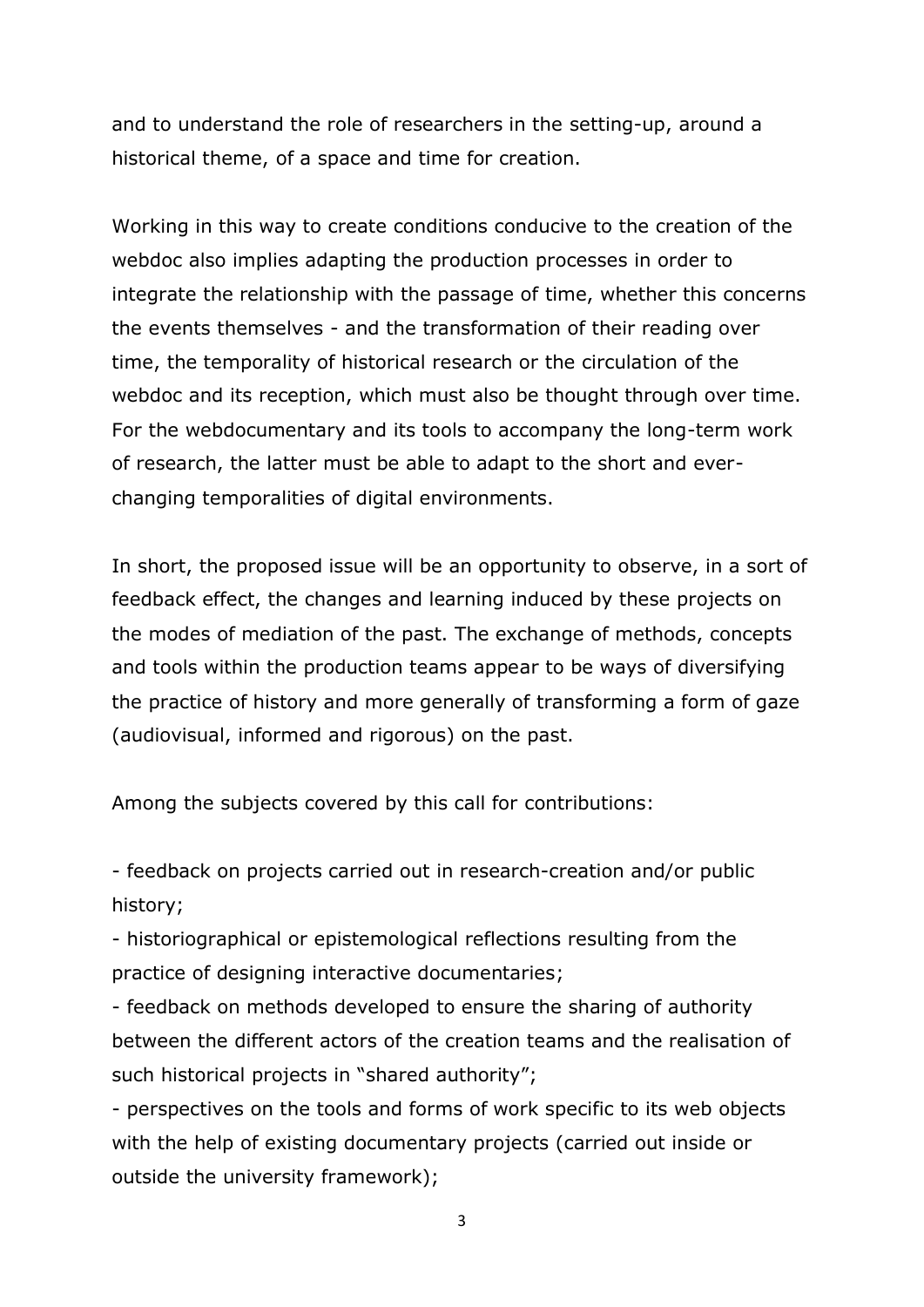- explorations of particularly relevant uses of sources in webdocumentaries (critical fabulation, anarchive, oral history, media archaeology);

- studies on the choices made for the circulation of historical webdocumentaries and on the different methods of conceptualising and implementing the dissemination of projects at different stages of their realisation.

Proposals (maximum one page) and a brief biographical note should be sent before April 1, 2022 to [remy.besson@umontreal.ca](mailto:remy.besson@umontreal.ca) and [martin.bonnard2@mail.mcgill.ca.](mailto:martin.bonnard2@mail.mcgill.ca) Papers may be written in English or French. If selected, the article, which should not exceed 35,000 characters, must be written by August 31, 2022.

## Bibliography

- Aston, J., Gaudenzi, S., & Rose, M. (dir.). (2017). *I-Docs : The Evolving Practices of Interactive Documentary*. Wallflower Press.
- Besson, R. (2015). Archives visuelles et documentaire interactif: Vers un nouveau mode de médiation du passé?. *Synoptique*, 4 (2), 86-104.
- Chatelet, C. (2016). Webdocumentaire, documentaire interactif, idoc, jeu documentaire… Les enjeux des «nouvelles» formes audiovisuelles documentaires. *Entrelacs. Cinéma et audiovisuel*, (12).
- Frisch, M. (1990). *A Shared Authority: Essays on the Craft and Meaning of Oral and Public History*. State University of New York Press.
- Gantier, S., & Bolka-Tabary, L. (2011). L'expérience immersive du web documentaire : Études de cas et pistes de réflexion. *Les Cahiers du journalisme*, 22/23, 118-133.
- Gebeil, S. (2021). Ecrire l'histoire à l'ère des narrativités numériques Fos 200 : Un webdocumentaire sur deux siècles d'histoire industrielle,